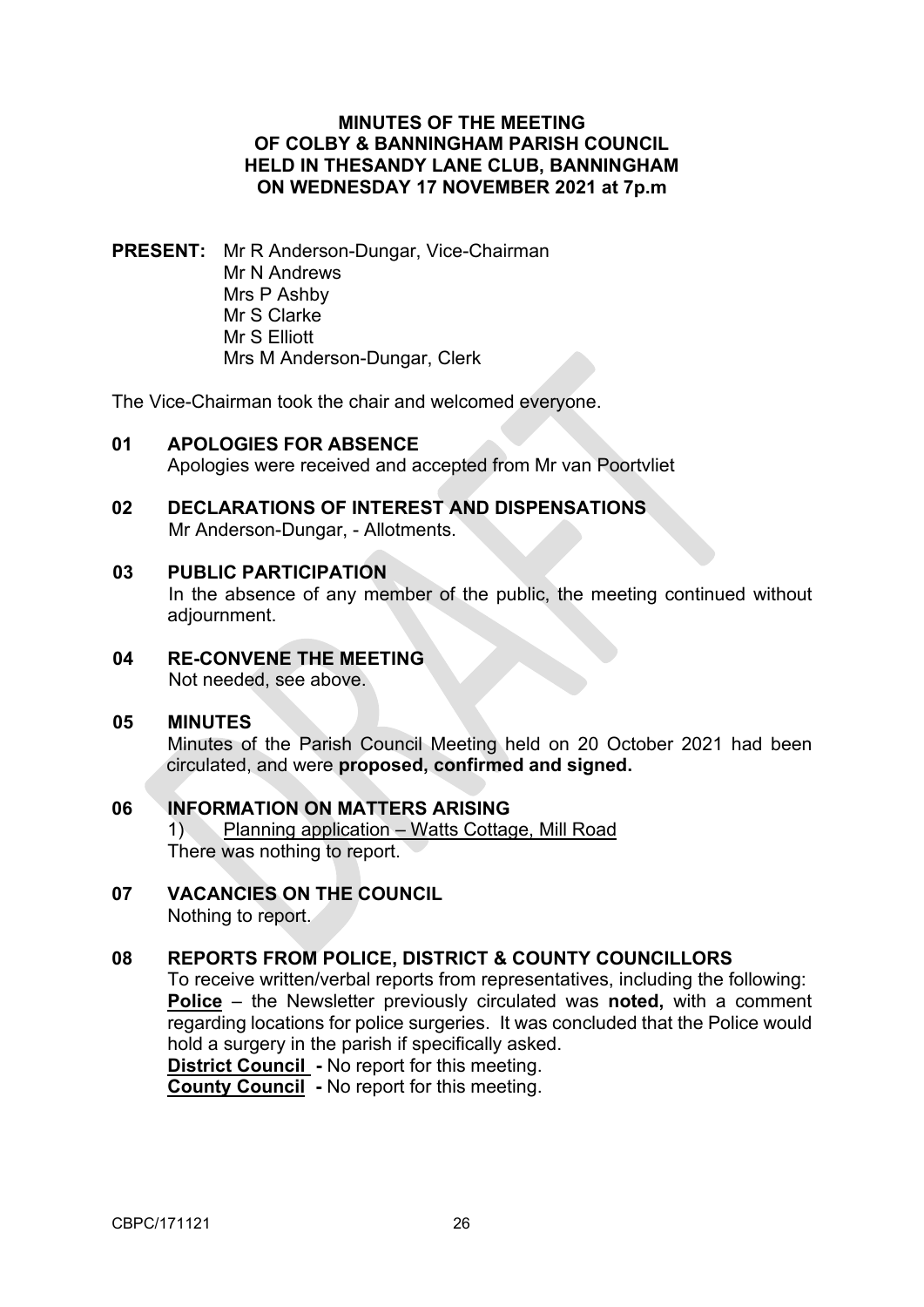## **09 ITEMS REFERRED FROM PREVIOUS MEETING**

Items referred had been included under relevant headings.

# **10 AREAS OF PARISH COUNCIL RESPONSIBILITY**

To receive updates/reports on areas of parish council responsibility:

1. PLAYING FIELD

Mr Clarke updated on progress of the Management Plan soon to be issued, with the onus on the Parish Council to implement it as described. Following discussion, with particular reference to grass cutting, it was concluded that information should be exactly the same across the Management Plan and the Maintenance Contract. The Working Party to review the contract and make recommendations based on this year's experiences so that the contractor can be issued with revisions and an up-to-date plan. The muddy areas of concern to residents had now healed.

Progress on the logo was reported, with the suggestion for an Information Panel alongside the name sign.

Measures to control water levels had been successful; few plants had died during hot weather and levels would be adjusted to ensure moisture for plants during the growing season.

### 2. VILLAGE HALL

Funding – Mr Clarke spoke to his motion that the precepted funding should cease and the money put to other uses. It was **agreed** that this motion should remain for further discussion.

Future management – postponed to a future meeting to allow time for research and preparation of a discussion document.

Work in progress – Mr Anderson-Dungar displayed some proposals as discussed at the project group meeting ahead of discussion by the Leads Group. There was opinion that a brief should be prepared for more than one option with proposals bold and visionary to maximise potential for funding. The project management plan to be circulated, and the website updated with information on the progress of all the working groups.

3. VILLAGE GREEN

Bulb planting – Mr Clarke to advise the Clerk of quantities and varieties to order. Christmas Lights event – The date of Wednesday 22 December 2021 was **agreed,** further arrangements below:

- Start time of 6.30p.m.
- Mulled wine, mince pies and soft drinks
- Festive fancy dress competition for children
- Lights purchased, Mr Anderson-Dungar to source the tree
- Councillors to encourage at least 2 households to attend
- No need for families to "enter" the lights competition, judges would tour the parish between 17 and 20 December
- All information to be included in a special newsletter

4. ALLOTMENTS

Nothing to report

5. TELEPHONE KIOSK

More entries ready to be installed..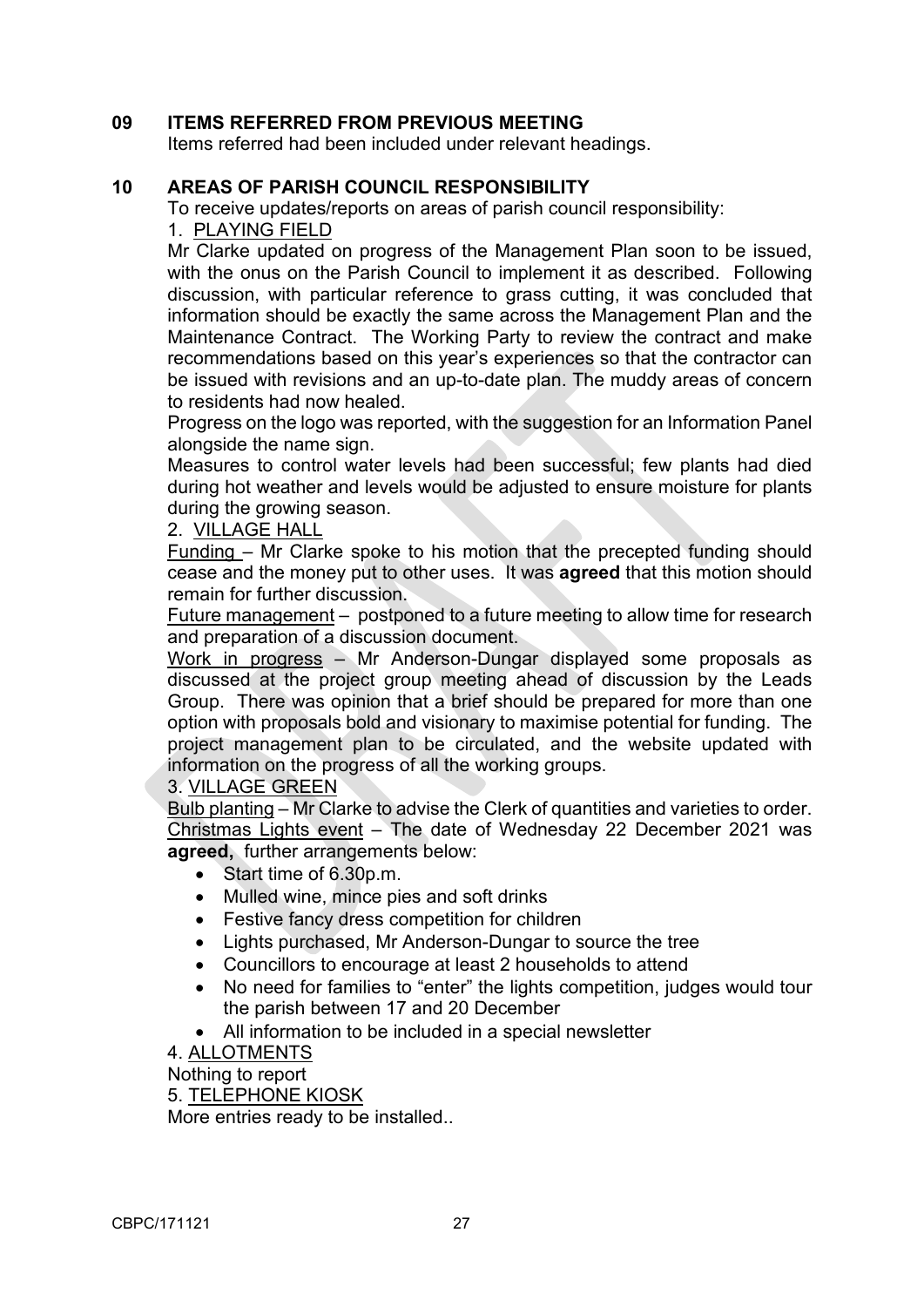## **11 SCHEME OF DELEGATION**

The Clerk reported on action taken to address electrical issues at the Village Hall ahead of the decoration.

## **12 CORRESPONDENCE**

1. NORFOLK PARISH TRAINING & SUPPORT The newsletter previously circulated via email was **noted.** 2. HIGHWAYS WORKS

The information previously circulated via email was **noted**. The pothole on Sandy Lane near the village hall to be reported.

### **13 POLICIES**

None for this meeting due to volume of other business.

### **14 FINANCE**

The following documents were considered:

- 1. Schedule of Bills for Payment
- 2. Bank Reconciliations to 31 October2021
- 3. List of Receipts and Payments 1 April 2021 to 31 October 2021

All were **adopted,** as proposed by Mr Clarke, seconded Mrs Ashby.

4. Precept information from North Norfolk District Council – **noted.**

5. Budget & Precept 2022/23 – the clerk tabled the first draft of the budget for Councillors to study and make comments. In view of current circumstances, the intention to keep the precept at the current level was **noted.** 

### **15 PLANNING MATTERS**

1. APPLICATIONS DETERMINED

Nothing at the date of publication of this Agenda.

2. APPLICATIONS FOR CONSIDERATION

No applications to consider at the date of publication of this Agenda

### **16 ADJOURNMENT**

In the absence of any member of the public the meeting continued without adjournment.

### **17 RE-CONVENE THE MEETING**

Not needed, see above.

### **18 RESPONSE TO PLANNING APPLICATIONS/ISSUES**

No planning applications for consideration.

# **19 ITEMS FOR INFORMATION/FUTURE AGENDA**

Information:

• As the Council's representative, Mr Clarke advised of the proposal to close the Neech Loan Fund to be considered at a Trustees meeting in December. He will update the Council accordingly.

• Mr Clarke to attend re-opening of Felmingham Village Hall

Future Agenda:

• Management of Village Hall